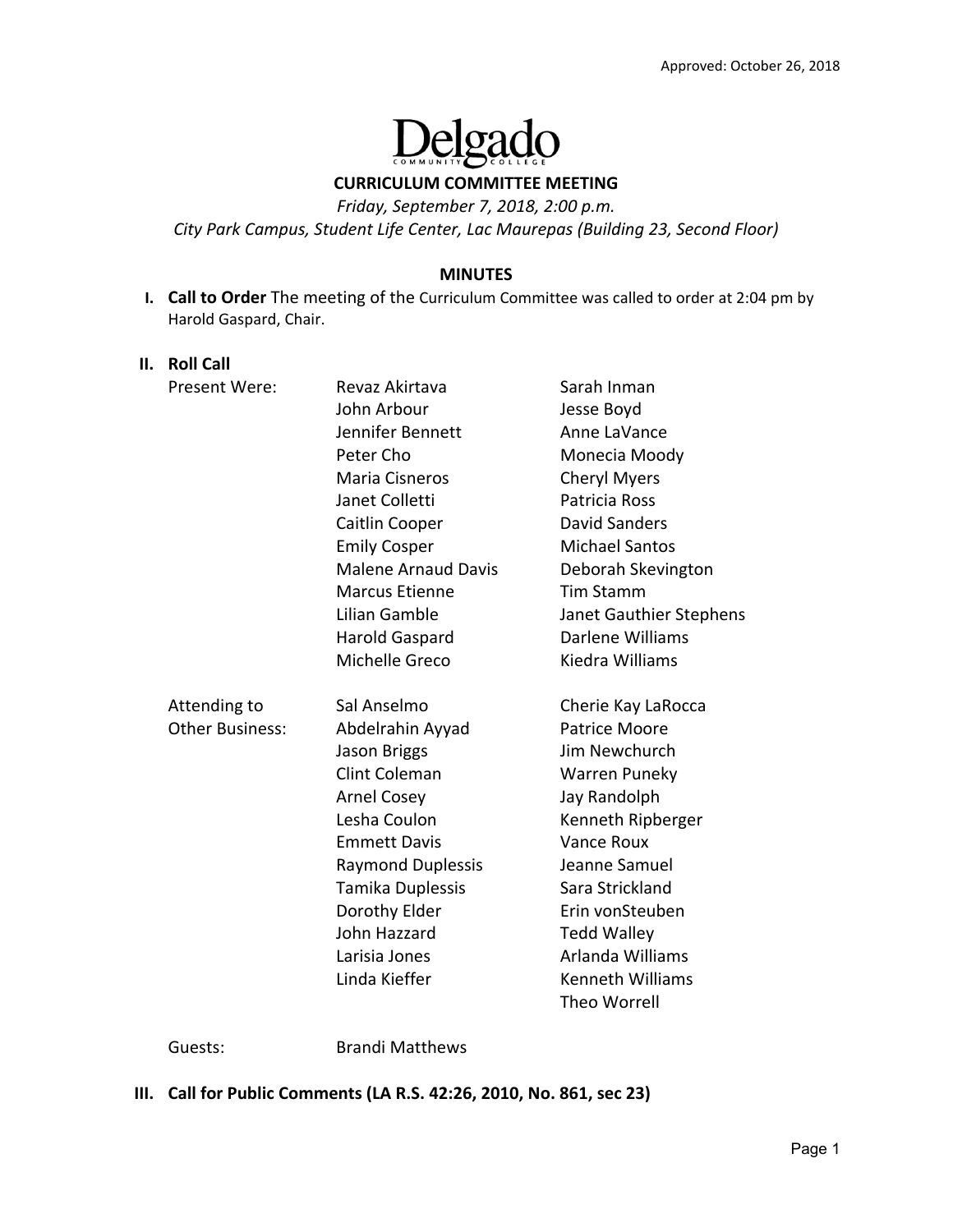## **IV. Minutes of meeting of April 27, 2018**

The Minutes of the meeting of April 27, 2018 were reviewed and accepted as written.

## **V. Curriculum Committee Functions – Tim Stamm**

- a) Membership List
- b) Curriculum Development Calendar
- c) Charter: Committee on Curriculum PPM Policy No. AA‐1622.D
- d) The College Curriculum PPM Policy No. AA‐1510.1A
- e) Master Syllabus PPM Policy No. AA‐1503‐1A
- f) Board of Regents Approved Academic Degree Terms and Designations Policy No. 2.11
- g) Board of Regents Definitions of Undergraduate Certificates and Degrees Policy No. 2.15
- h) Board of Regents Statewide General Education Requirements Policy No. 2.16 Note: Table *Statewide General Education Requirements.*

#### **VI. General Education / Articulation Initiatives – Tim Stamm**

- a) Northshore Technical Community College Transferrable General Education courses.
- b) Central Louisiana Technical Community College Transferrable General Education courses.
- c) Board of Regents for Louisiana Higher Education: Transfer/Articulation Matrix and Common Course Catalog for AY: 2018‐2019
- d) Articulation Agreement: Southern New Hampshire: Associate of Science in Business Administration to Bachelor of Science in Business Administration
- e) Articulation Agreement: Louisiana State University Health Sciences Center at New Orleans: Associate of Science in Nursing to Bachelor of Science in Nursing EARN (Early Admission Registered Nurse) Program
- f) Articulation Agreement: Southeastern Louisiana University: Associate of Science in Business Administration to Business Programs (Bachelor's in Accounting, Business Administration, Finance, Management, Marketing, or Supply Chain Management)

#### **VII. Curriculum Operations Report – Tim Stamm**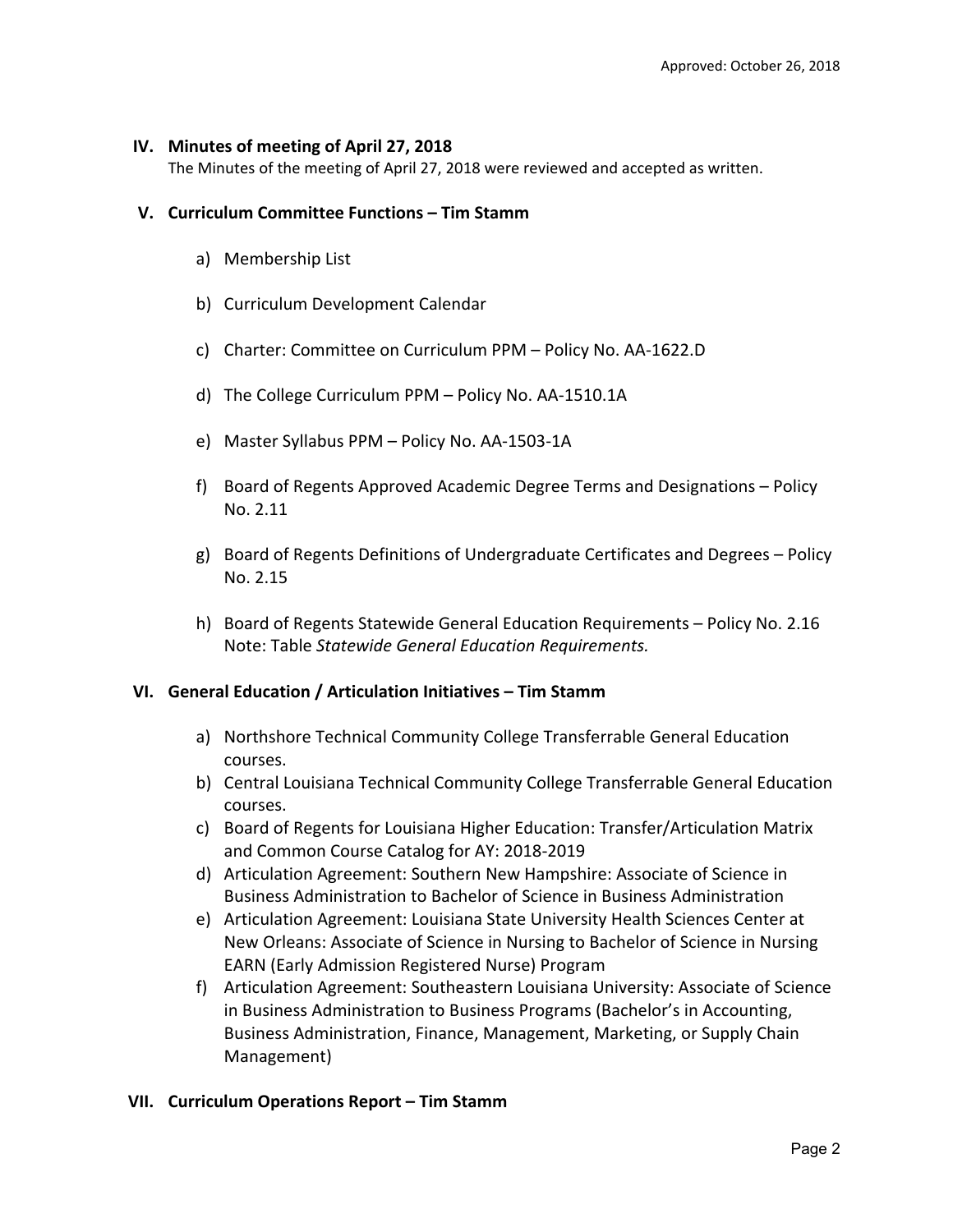## **VIII. New Business**

# a) **Curriculum & Program Development/Academic Affairs/ Student Learning Outcomes**

**Addition to Catalog Program Description: 'Student Learning Outcomes' for all instructional programs.** Approval and publication of Student Learning Outcomes for all instructional programs, as approved by Curriculum Committee April 27, 2018. Approval of standard format, with goal of 100 percent completion rate during AY: 2018‐2019 for publication in the 2019‐2020 College Catalog. Motion to accept proposal **[Motion: Cheryl Myers; Second: Janet Stephens Gauthier; Carried, Unanimously].** 

# b) **Arts & Humanities/LATD**

**Program Revision:** Associate of Arts Louisiana Transfer Degree, with a concentration in Mass Communication. Deletion of the concentration in Mass Communication from the Associate of Arts Louisiana Transfer Degree, as coursework in Mass Communication is no longer offered at the College. Motion to accept proposal **[Motion: Cheryl Myers; Second: Maria Cisneros; Carried, Unanimously].** 

## **IX. Consent Agenda**

a) **Allied Health/FSED** 

**Change of Program Description:** Change the program description of the A.A.S. in Funeral Service Education: Change program accreditation agency contact information to: 922 Mantua Pike, Suite 108, Woodbury Heights, NJ 08097. Phone: (816) 233‐3747. Web: www.avfse.org.

- b) **Communication/CASE Course Termination:** CASE‐082: Compute Applied Skills Enhancement
- c) **Communication/CASE Course Termination:** CASE‐084: Computer Applied Skills Enhancement II.
- d) **Allied Health/DSPE Course Termination:**  DSPE‐101: Introduction to Direct Support Professional
- e) **Allied Health/DSPE Course Termination:**  DSPE‐102: Fundamentals of Communication and Advocacy.
- f) **Allied Health/DSPE Course Termination:** DSPE‐103: Teaching People with Disabilities.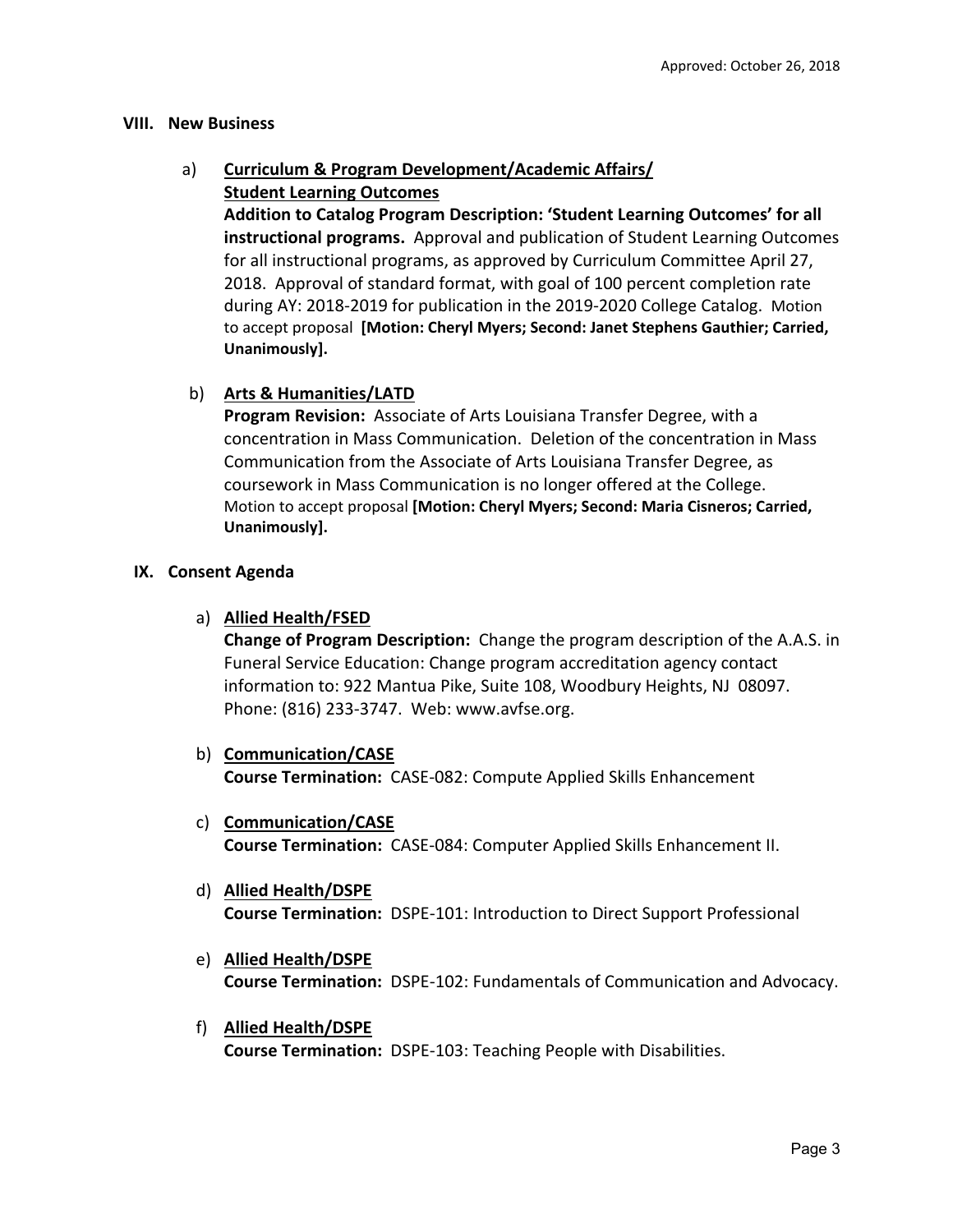- g) **Allied Health/DSPE Course Termination:** DSPE‐104: Developing, Implementing, and Evaluating Individualized Support.
- h) **Technical Division/ELAP Course Termination:**  ELAP‐101: Basic Electricity.
- i) **Technical Division/ELAP Course Termination:** ELAP‐103: Circuits, Magnetism, and Basic AC.
- j) **Technical Division/ELAP Course Termination:** ELAP‐104: A.C. Theory, Meters, and Batteries.
- k) **Technical Division/ELAP Course Termination:** ELAP‐107: Motors, Generators, and Alternators.
- l) **Technical Division/ELAP Course Termination:** ELAP‐109: Electric Motor Control.
- m) **Technical Division/ELAP Course Termination:** ELAP‐110: Electronic Circuit Analysis.
- n) **Technical Division/ELAP Course Termination:** ELAP‐201: Electronic Circuit Analysis II.
- o) **Technical Division/ELAP Course Termination:** ELAP‐203: Fibre Optics.
- p) **Technical Division/MACH Course Termination:** MACH‐108: Blueprint Reading for Machinists.
- q) **Technical Division/MACH Course Termination:** MACH‐110: Machine Shop I.
- r) **Technical Division/MACH Course Termination:** MACH‐115: Principles of Hydraulics.
- s) **Technical Division/MACH Course Termination:** MACH‐202: Machinist Shop II.
- t) **Technical Division/MACH Course Termination:** MACH‐265: Computerized Numerical Control.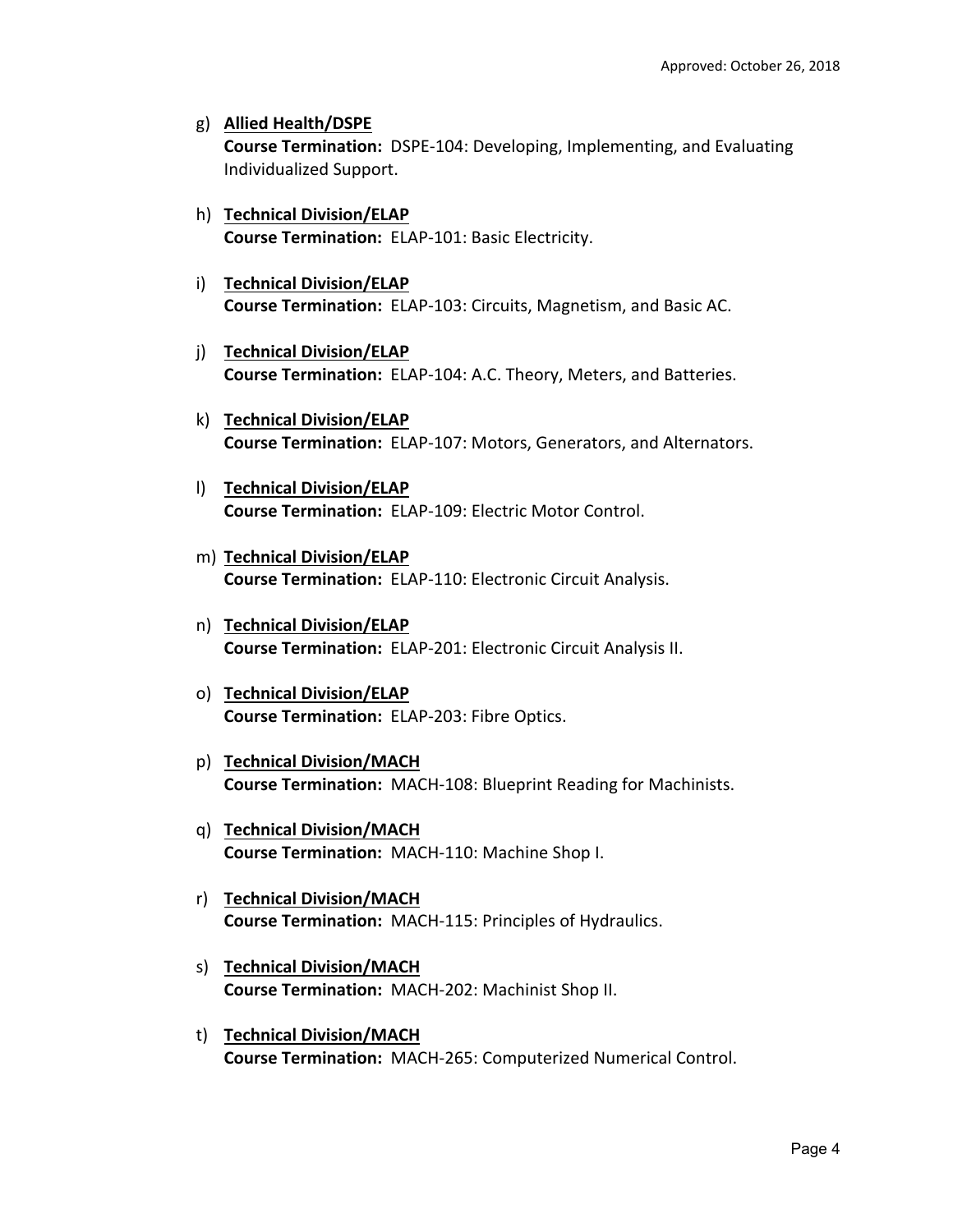- u) **Technical Division/MECH Course Termination:** MECH‐107: Mechanical Drawing.
- v) **Technical Division/MECH Course Termination:** MECH‐109: Metallurgy.
- w) **Technical Division/PFAP Course Termination: PFAP-103: Blueprint Reading for Pipefitters.**
- x) **Technical Division/PFAP Course Termination: PFAP-105: Marine Pipefitting.**
- y) **Technical Division/PFAP Course Termination:** PFAP‐201: Marine Engineering.
- z) **Technical Division/PFAP Course Termination: PFAP-203: Advanced Blueprint Reading for Pipefitters.**
- aa) **Technical Division/PNTG Course Termination:** PNTG‐103: Blueprint Reading for Painters.
- bb) **Technical Division/PNTG Course Termination:** PNTG‐105: Industrial Painting.
- cc) **Technical Division/PNTG Course Termination:** PNTG‐107: Surface Preparation.
- dd) **Technical Division/PNTG Course Termination:** PNTG‐109: Health and Safety.
- ee) **Technical Division/PNTG Course Termination:** PNTG‐111: Special Coatings.
- ff) **Technical Division/PNTG Course Termination:** PNTG‐201: Inspecting Fundamentals.
- gg) **Technical Division/PNTG Course Termination:** PNTG‐205: Spray Painting.
- hh) **Technical Division/SFAP Course Termination:** SFAP‐101: Hull Shipbuilding.
- ii) **Technical Division/SFAP Course Termination:** SFAP‐103: Blueprint Reading for Ship‐fitters.